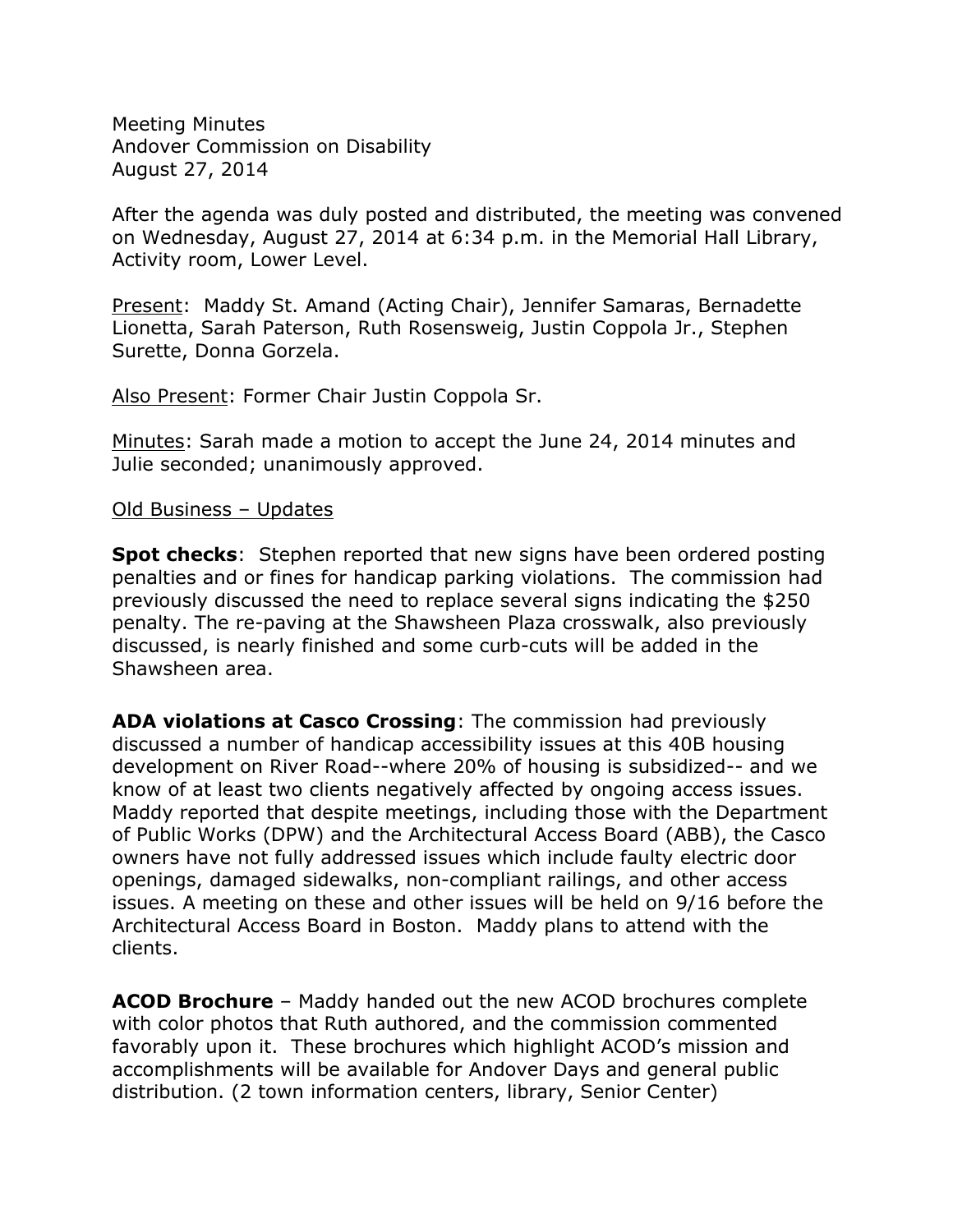## New Business

**ADA site visit** – Justin Sr. gave an overview of the new Bancroft School site visit—to evaluate accessibility for people with disabilities—(ADA compliance) which had been postponed since March and finally took place on August 26. Commission members present were: Maddy, Julie, Donna, Justin Sr. and Justin Jr., and our consultant, Chris Becker, of the Massachusetts Office on Disability (MOD).

Also present were Igor Raniuk, Town Project Manager, Joe Sgrosso, Plant and Facilities Division, Nick Palumbo, and Project Manager from Skanska USA Building Operations. Tour guide Justin Sr. passed around photos and provided commentary on the following issues:

- 1. Continuing access issues including the protruding audio/video cabinet at the handicap entrance leading to the platform in the cafeteria, and water fountains that protrude into the path of travel.
- 2. Non-compliant placement of Braille signage for the visually impaired in various areas. For example, signs (at adult height) attached to doors rather than on a wall adjacent to latch side of the doors pose a problem when doors are opening or shutting.
- 3. Protrusions along lower walls which interfere with children using canes, and trash barrels blocking path to restrooms (impassible for a wheelchair).
- 4. Lobby window with counters higher than the maximum allowed -- 36 inches high-- making it difficult for people using wheelchairs.
- 5. Grab bars needed in restroom stalls.
- 6. Heavy doors from lobby to cafeteria -- need to adjust every door in the building to a 5 lb. weight.
- 7. Unfinished parking and sidewalk areas; no playground area.

Justin also had additional questions about handrails near the cafeteria stairs to the stage which are being re-studied. *Action Item: Justin will compile outstanding issues with Chris Becker of Massachusetts Office on Disability (MOD).*